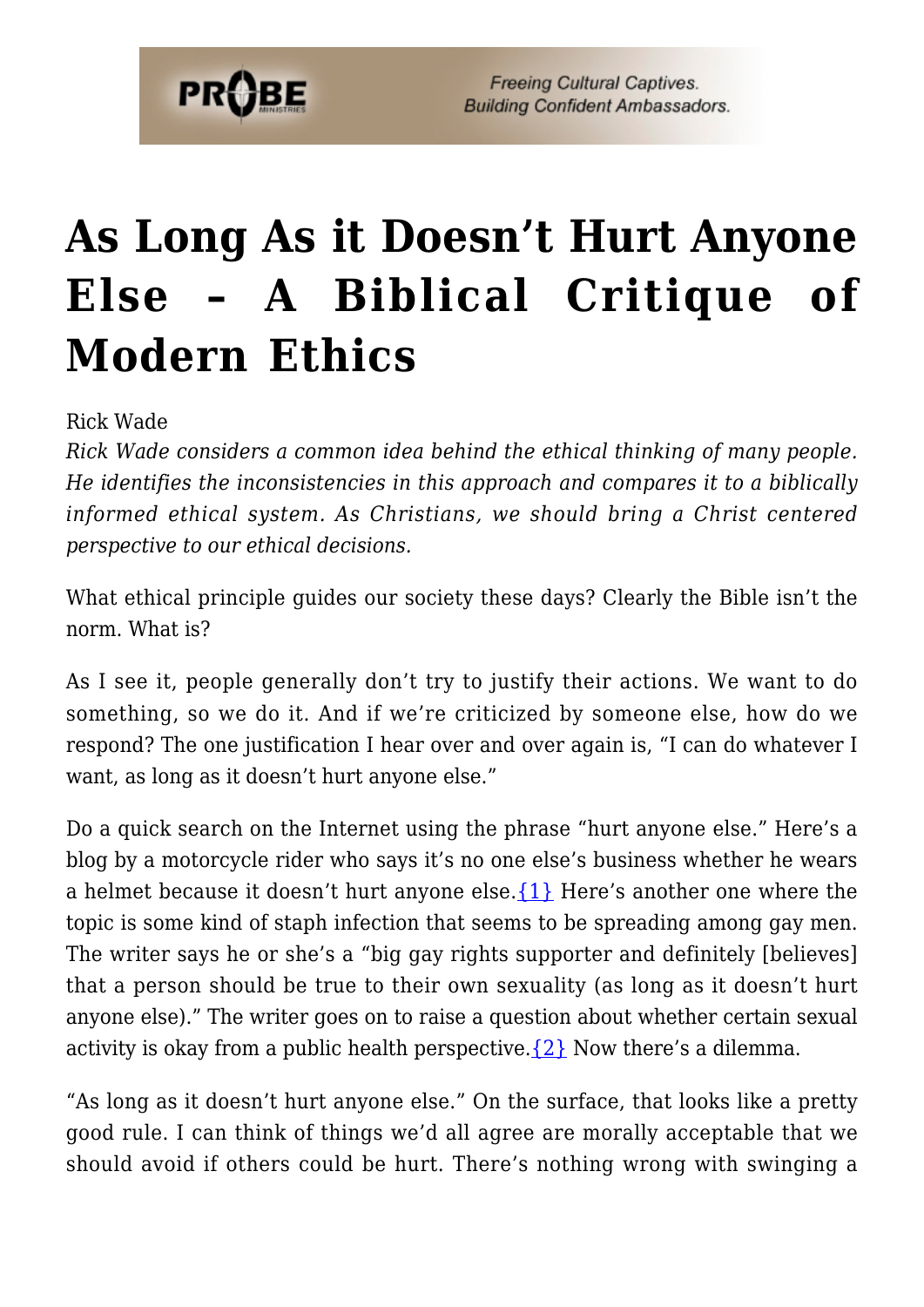

baseball bat around, unless you're in a roomful of people. In Scripture we're admonished to give up our freedoms if necessary to save the conscience of weaker believers (1 Corinthians 8).

## **Problems with the Rule**

As a fundamental rule of life, "as long as it doesn't hurt anyone else" is a pretty skimpy ethical principle. There are several problems with it.

First, if there are no concrete ethical principles that apply across the board, how do we measure hurt? Some things are obvious. Swinging a bat in a roomful of people will have immediate and obvious negative consequences. But physical hurt isn't the only kind. We need to know what constitutes "hurt" in order to apply the "as long as" principle. So, one question to ask a person who touts this approach to life is, How do you decide whether something is hurtful or not? Without concrete ethical norms, the "as long as" rule is empty.

Second, this rule faces a problem similar to one faced by utilitarian ethics. *Utilitarianism* seeks to achieve the greatest good for the greatest number of people. But how can a person predict the outcome of an action? It's difficult to work out a greatest good calculus. The "as long as" rule doesn't even go as far as utilitarianism. The latter at least seeks the good of others (in principle, anyway). The former only seeks to avoid harming them. So the question becomes, How can you predict who will be hurt or how?

Here's another thought. Consider the influence others have had on *you*, including those who did what they wanted "as long as it didn't hurt someone else." What about the young man who was just enjoying his high school prom night with a little partying and wrecked his car, killing someone's daughter? Or how about the couple who had a sexual relationship apart from the responsibilities of marriage, and then parted over jealousy or a changed mind and carried the scars of that relationship into others? Maybe you've had to deal with the ramifications of such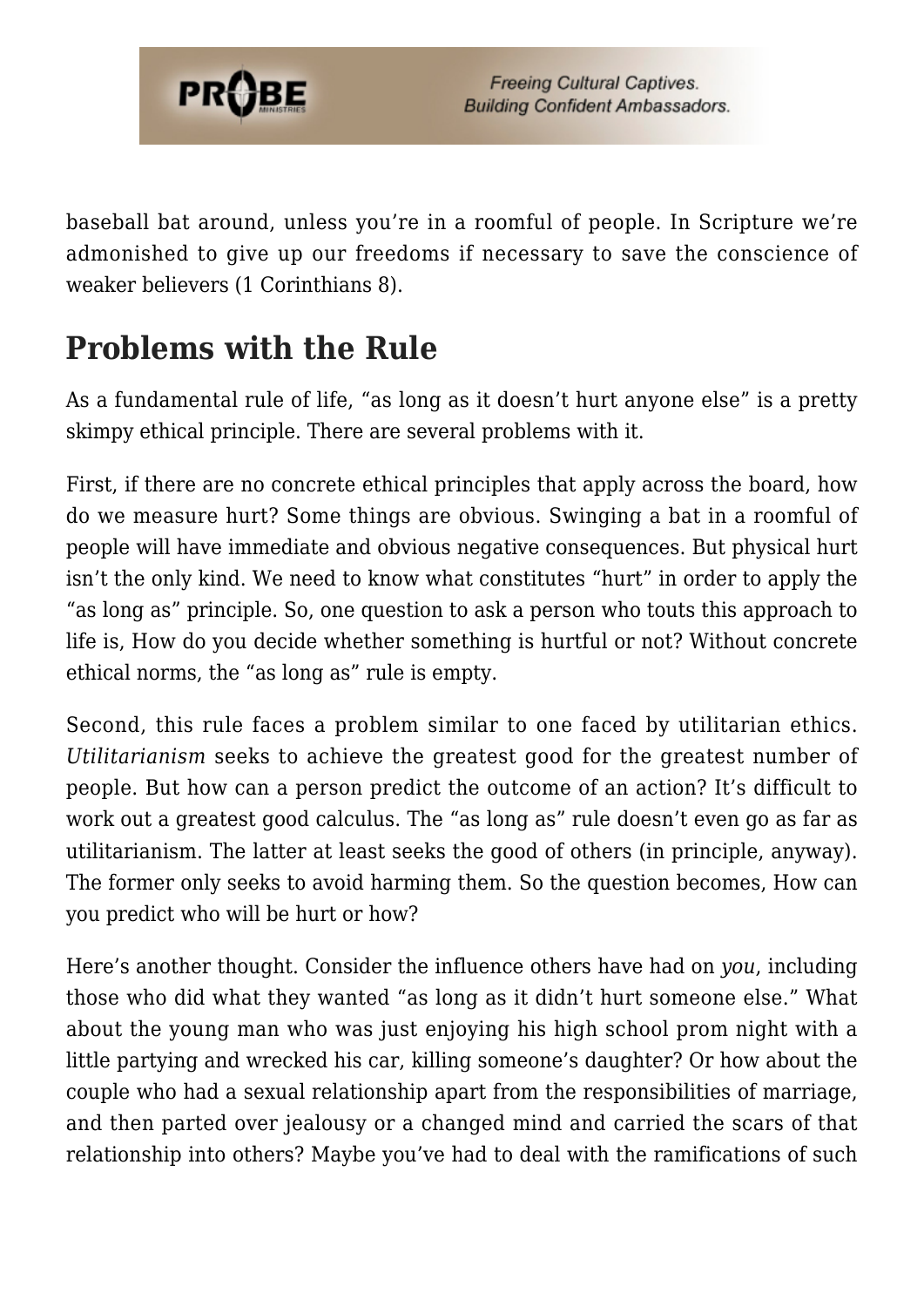

**Freeing Cultural Captives. Building Confident Ambassadors.** 

experiences, yours or your spouse's. Maybe you've had to try to learn on your own how to behave like a grownup because your dad never buckled down in the serious business of life but just had fun, forgetting that he was teaching you by word and example how to live.

When hearing this rule espoused, I can't help wondering how many people even *try* to figure out the effects of their actions on others. I mean, we might give a moment's thought to whether something will hurt anyone in the immediate setting or within a short period of time. But do we think beyond the immediate? How do our actions as young people affect our children not yet born? Or what does it mean for parents if their teenage daughter engages in a hard night of partying and winds up in a coma because of what she's imbibed? Such things do happen, you know?

One more objection before giving a thumbnail sketch of biblical teaching on the matter. When a person speaks of not hurting others, what about that person himor herself? Is it acceptable to hurt ourselves as long as we don't hurt others? I'm not talking about taking measurable risks that we are confident we can handle. I'm talking about the array of things people do and justify with the "as long as" principle: doing drugs, engaging in "safe" sex apart from marital commitment, cheating on taxes, spending years following childish dreams without giving serious thought to the future, even living a very shrunken life.

That last one is important to note because ethics isn't just a set of rules given to prevent harm; it also has to do with guiding us into fulfilled lives. The "as long as" rule can justify a seriously diminished life. Most of us have encountered people (maybe our own teenagers!) who could be doing so much better in life than they are, and when challenged they respond, "What does it matter? I'm not hurting anybody else." Maybe not, but they're sure hurting themselves.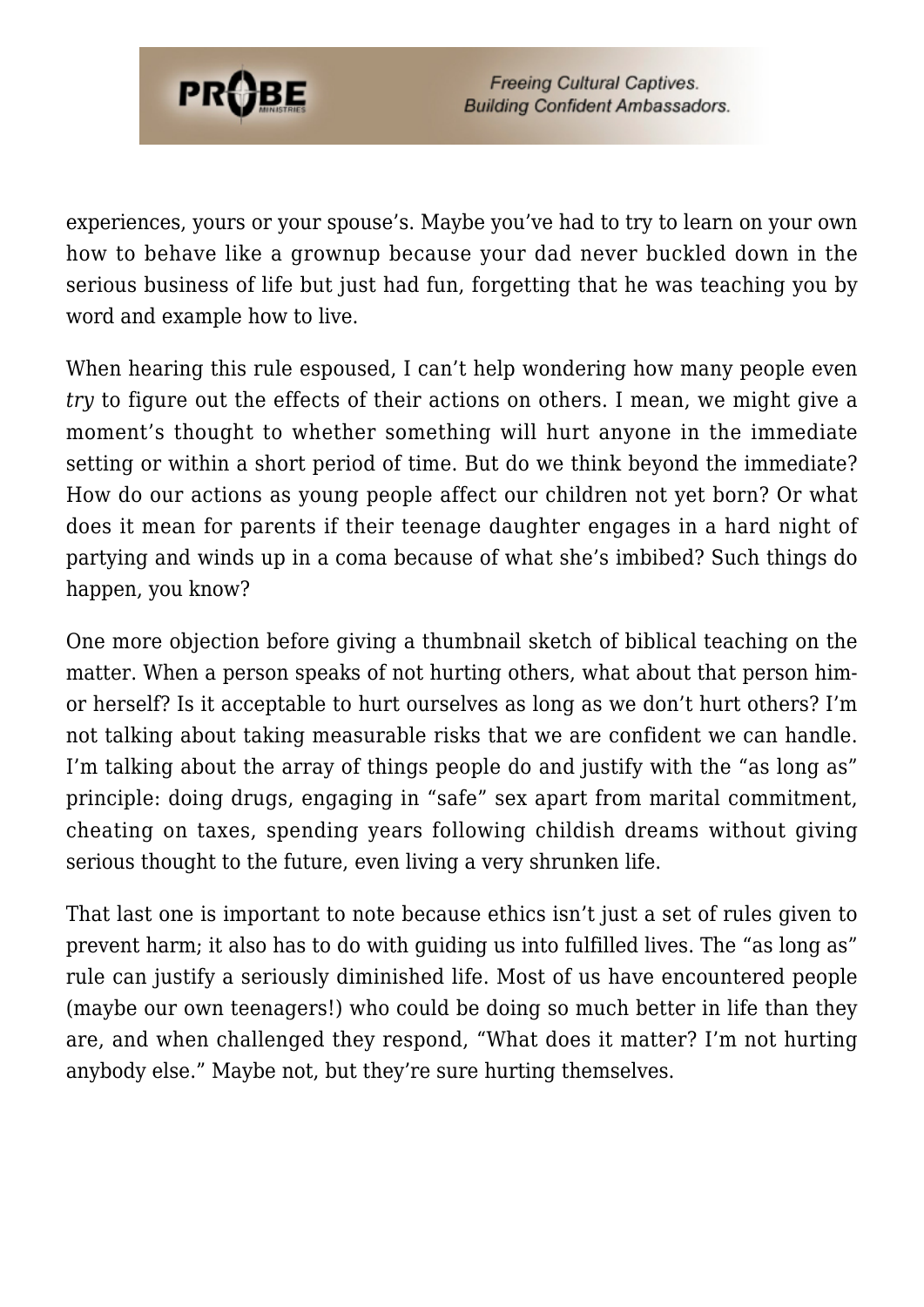

**Freeing Cultural Captives. Building Confident Ambassadors.** 

## **A Biblical Ethic**

What does the Bible say about these things? Scripture calls us to put others ahead of ourselves. We aren't to cause others harm. More than that, we're to seek others' good. We're given the ultimate example of sacrifice in Christ, "who, though he was in the form of God did not count equality with God a thing to be grasped, but made himself nothing" for our benefit [\(Philippians 2:6-8](http://www.biblegateway.com/passage/?book_id=57&chapter=2&verse=6&end_verse=8&version=31&context=context)). We're told to give up things we can legitimately enjoy if they hurt other people ([1](http://www.biblegateway.com/passage/?search=1%20Cor.%208&version=31) [Corinthians 8](http://www.biblegateway.com/passage/?search=1%20Cor.%208&version=31)).

Furthermore, we're given real ethical content: Don't steal. Don't murder. Don't take someone else's wife. Do good to others. Feed the hungry. Practice justice grounded in the righteousness of God.

Then there's the matter of our own lives. Is the "as long as" principle sufficient to encourage us to develop and use the abilities God has given us? A couch potato might truly not be hurting anyone else, but he's living a small life. Just seeking to do good to others can be a motivation to get up and get busy and do ourselves some good as a result.

The "as long as" rule pushes personal liberty almost to the limit. It puts me at the center of the world. I can do whatever I want, and furthermore, you'd better not do anything that I find hurtful. I stated the rule in the first person in the opening paragraph ("I can do whatever I want") deliberately. For some reason we don't apply it as liberally to others as we do to ourselves!

Without ethical content, however, it gives no direction at all. It really has no place in the Christian life. Our lives are to be governed by an ethics grounded in the nature and will of God which takes into account a biblical view of human nature, a biblical call to protect others and seek their good, and the divine project of redemption that seeks to save and build people up in the image of Christ, including ourselves.